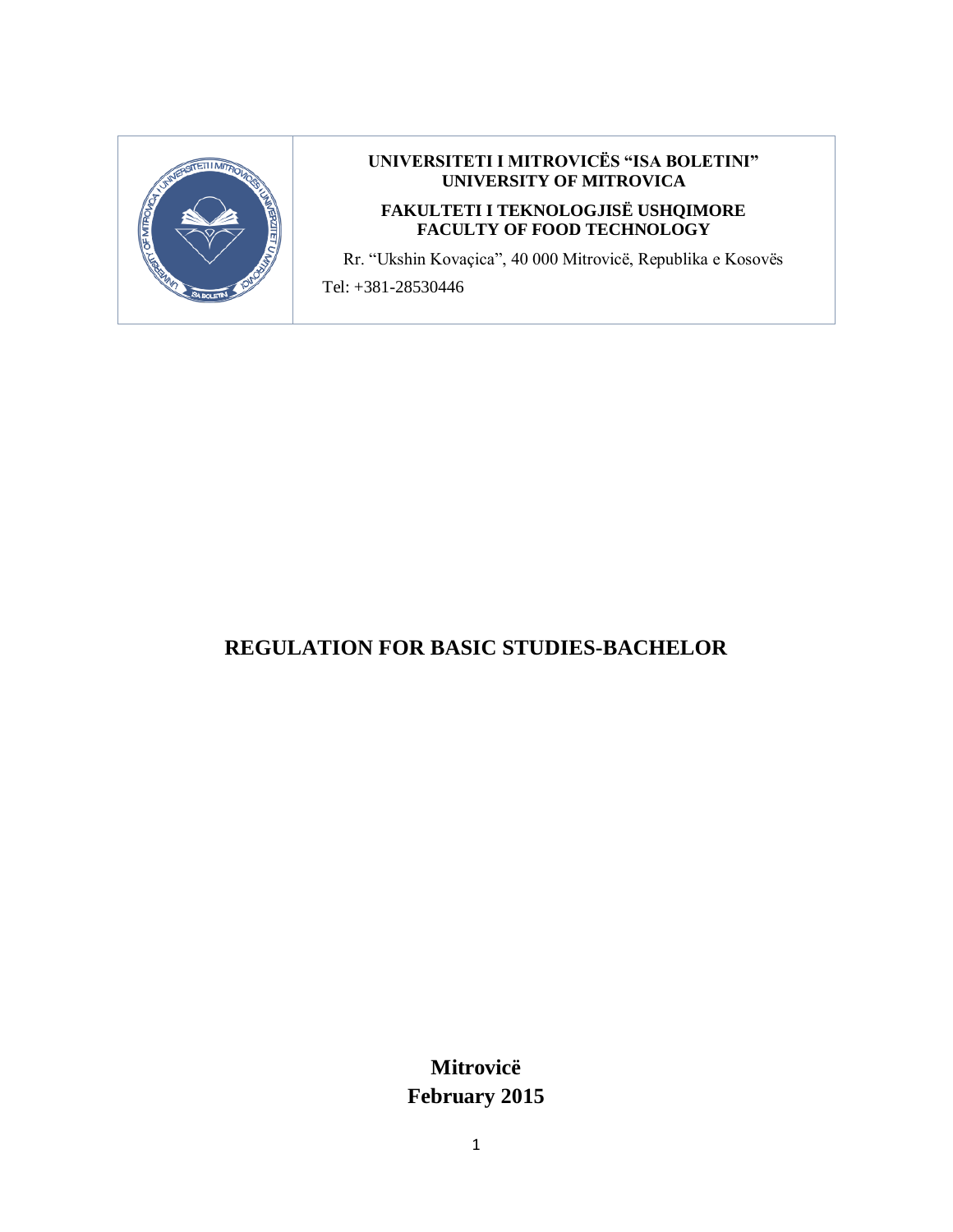Pursuant to Article 76, paragraph 3 and Article 80, point 2 and 3 of the Statute of the University of Mitrovica, the Council of the Faculty of Food Technology on the meeting held on 20/02/2015 issued the following:

#### **Regulation on Basic Studies-Bachelor**

### **1. General Provisions**

#### **Article 1**

With the Regulation on Basic Studies (hereinafter: Regulation) regulates the: organization and types of Master Studies, the conditions of enrollment in program studies – study program, duration of studies, student status, student rights and obligations, conditions for enrollment in the following year of studies after successful completion of exams, completion of studies and graduation thesis.

#### **2. Organization and types of studies**

#### **Article 2**

For the purpose of preparing the staff for professional and research activities - scientific research in the Faculty of Food Technology regular studies are organized.

#### **Article 3**

Basic - bachelor studies are organized in two departments, respectively study programs:

- I. Technology with specializations: Environmental Engineering; Chemical Engineering
- II. Food Engineering and Technology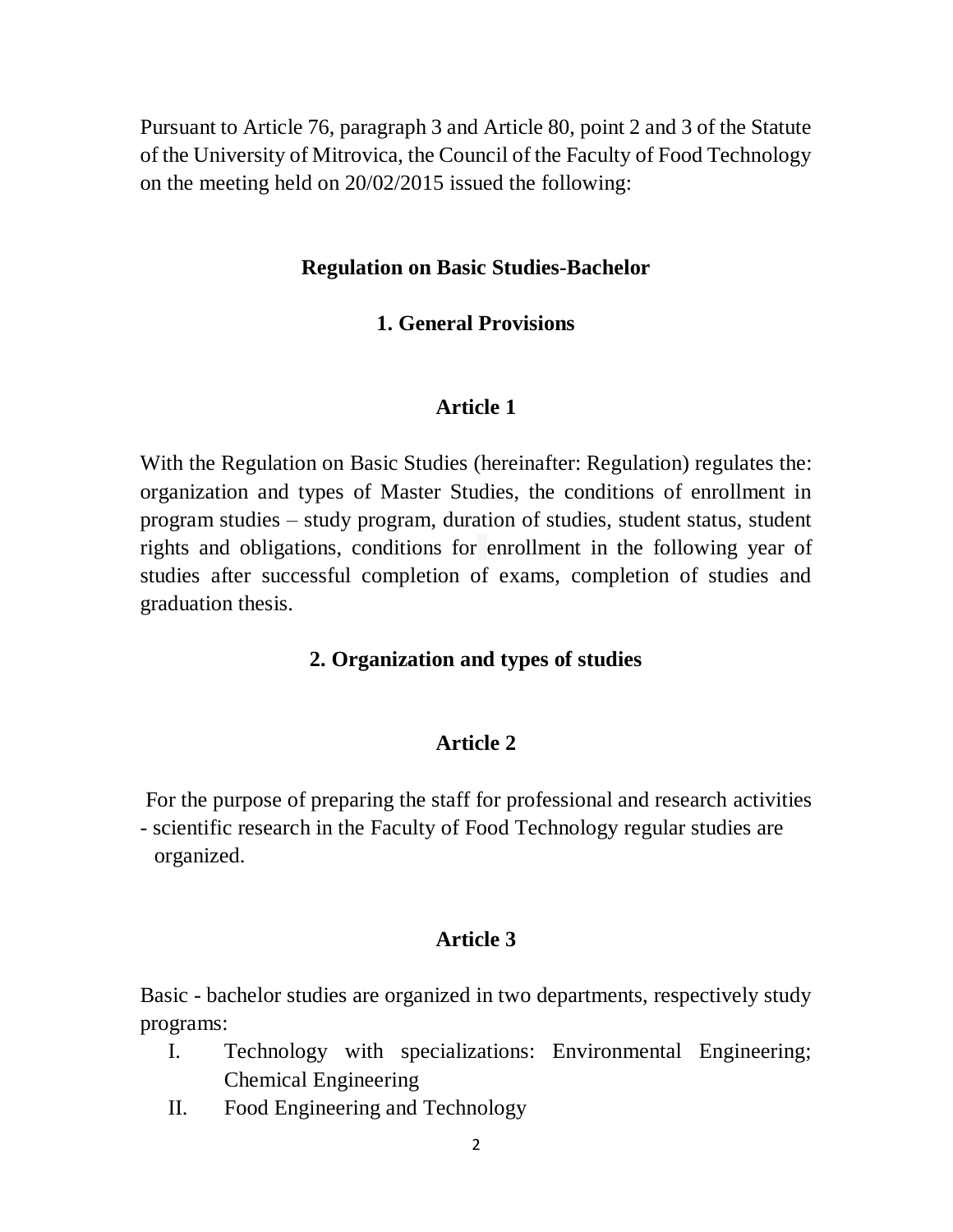- 1. Each department has its own head of programs
- 2. The teaching staff respond to the Head of the Programs for the implementation of the curriculum and for all matters pertaining to teaching and examination.
- 3. The Head of the Programs answers to the Dean and Pro-Dean for teaching.
- 4. The head of the department should inform the Dean of the Faculty in written form about the completion of the lessons from the relevant subject, with an analysis of attendance and rate of passing as well as the engagement of the teaching staff in the realization of the curriculum.

# **Article 5**

- 1. At the beginning of each academic year and semester, the department chief and secretary announce the teaching schedule for the respective subjects.
- 2. The schedule should include the time and place, teaching classes for lectures, seminars, theoretical exercises, laboratory exercises, practical work and practical work. The hours held by the academic staff, according to the announced schedule, are to be recorded in protocol of teaching hours completed.
- 3. The lecturer keeps the evidence of student attendance in the classroom and submits it to the chief of the department.

# **Article 6**

The teaching is held in the form of lectures, seminars, theoretical laboratory exercises, practical work and field work, professional excursions, discussions, professional consultations and through independent student work.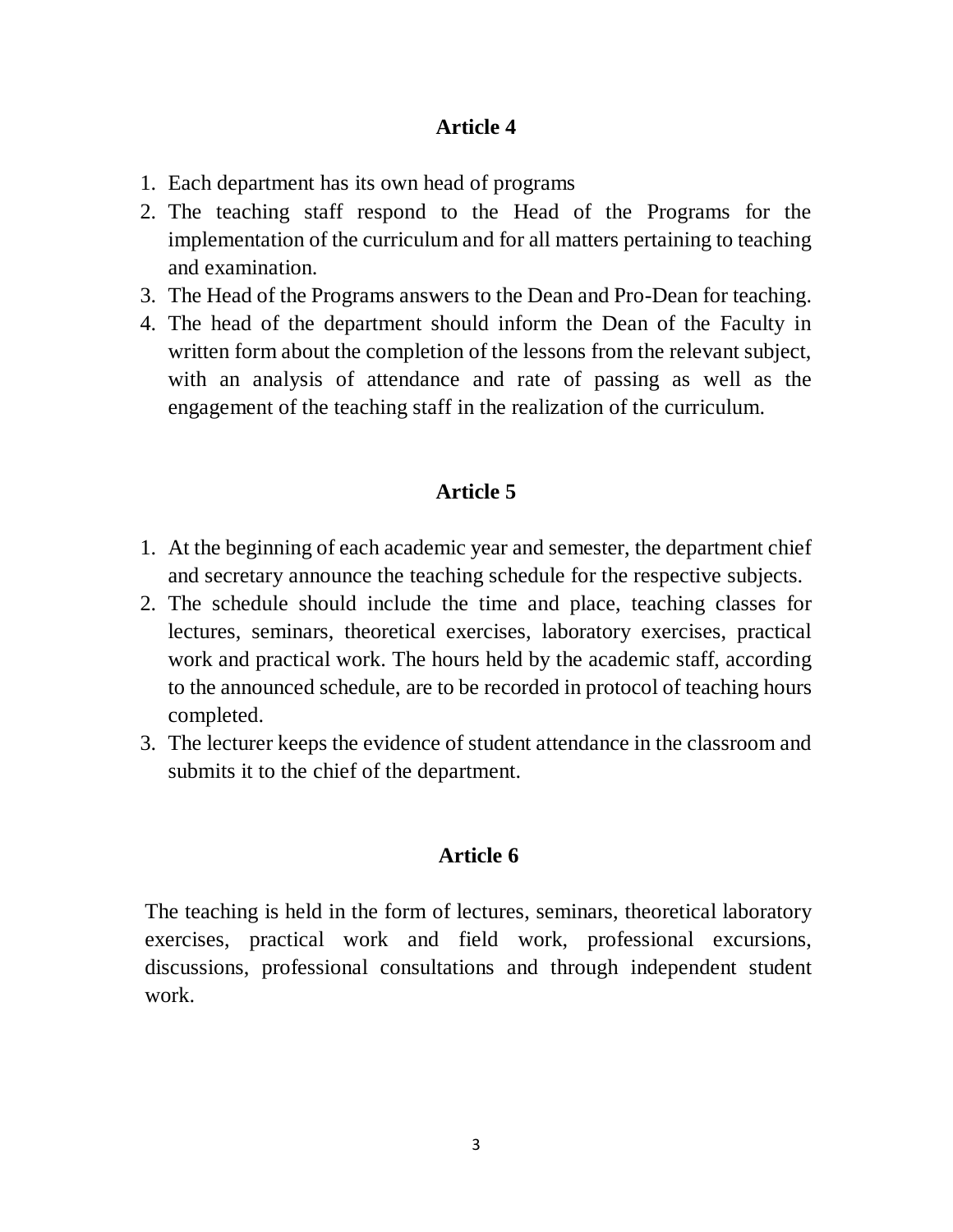# **Lectures**

# **Article 7**

- 1. Lectures are the main form in which the lecturer teaches the subject foreseen in the course curriculum.
- 2. In addition to the subject matter provided in the course curriculum, new scientific and professional data may be included in the lecture and an analysis of current questions relating to the program.
- 3. At the beginning of the lectures, the lecturer in a written and brief form, presents the syllabus of the course and the dynamics of its realization, the work method, the exam practices, the basic and additional literature, and other information.

# **Seminars**

# **Article 8**

- 1. The seminar is a form of teaching which is applied to inform the students on the subject matter of the course, in order to elaborate the problems from the curriculum of the given subject and for the introduction of the students to the scientific work.
- 2. The student writs the seminar in the form of a paper based on research or literature review. The student is obliged to write and submit the seminar.
- 3. The lesson related to the work of the workshop is led by the teacher who helps the student in preparing the work.

# **Theoretical exercises and laboratory exercises**

# **Article 9**

1. Exercises are a form of instruction in which students independently solve practical and theoretical tasks and thus process the subject program.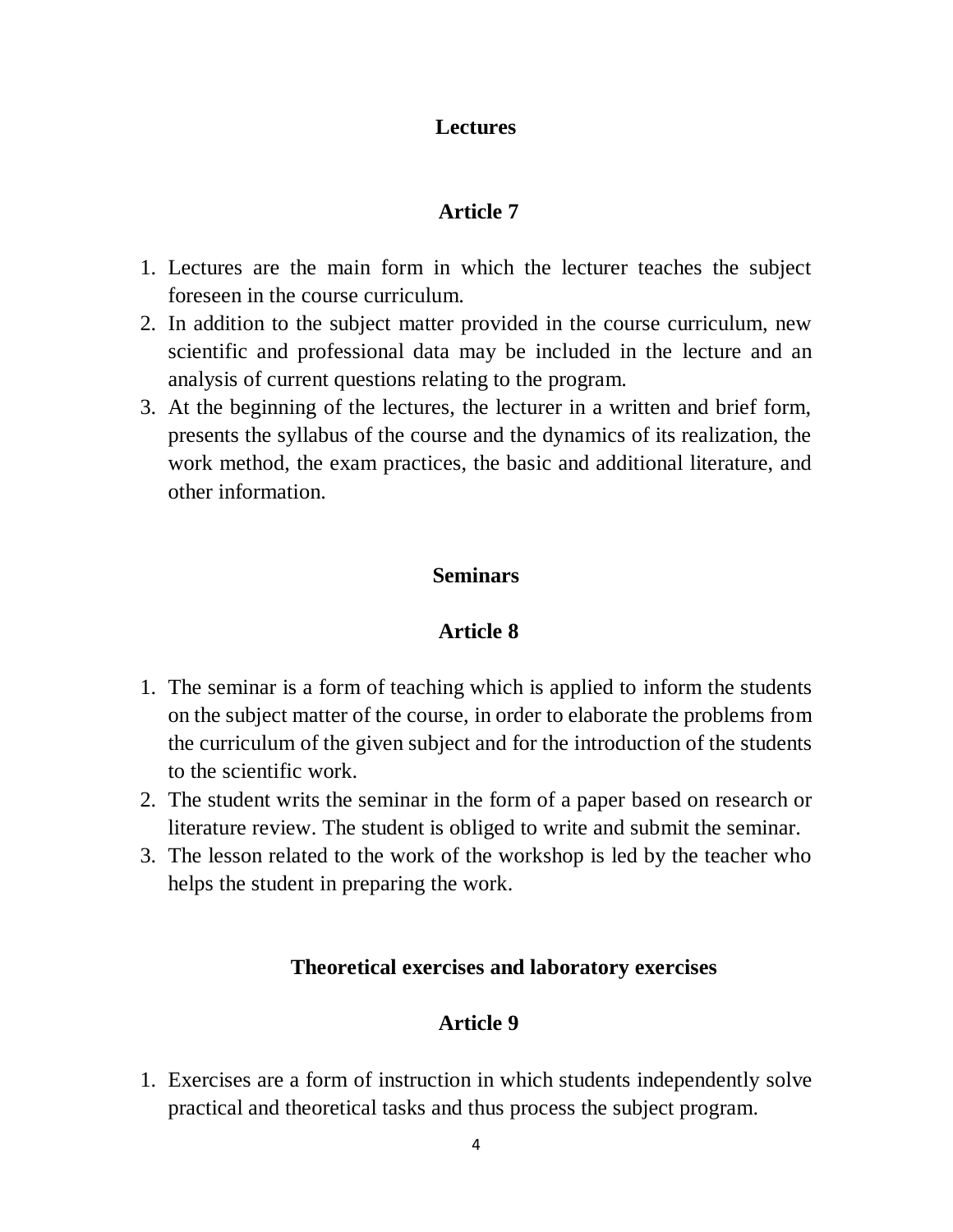- 2. The students have the obligation and the right to undertake the program of exercises in the relevant subjects according to the foreseen program. Participation in exercises is mandatory.
- 3. Basic literature and rules of work should be offered to each student before beginning work in the exercise hours.
- 4. Exercises are carried out at the Faculty and outside the Faculty. During the exercise hours students receive help and guidance from professors and teaching assistants.
- 5. For the content and realization of exercises responsibility rests with the lecturer - the subject bearer.

# **Practical work and fieldwork**

# **Article 10**

- 1. During the studies the student is obliged to spend a certain period of time in the practical work in the professional duties for which he is studying according to the study program.
- 2. Practical work is carried out in production enterprises or in other cases also in scientific research institution under the leadership of a professional employee and under the supervision of a teacher appointed by the Dean of the Faculty or the leaders responsible for the practical work.
- 3. Practical work is carried out during the third year of studies.

### **Professional excursions**

# **Article 11**

Professional and scientific excursions are organized to introduce students to the technological process and organization of work in the productive economic enterprises.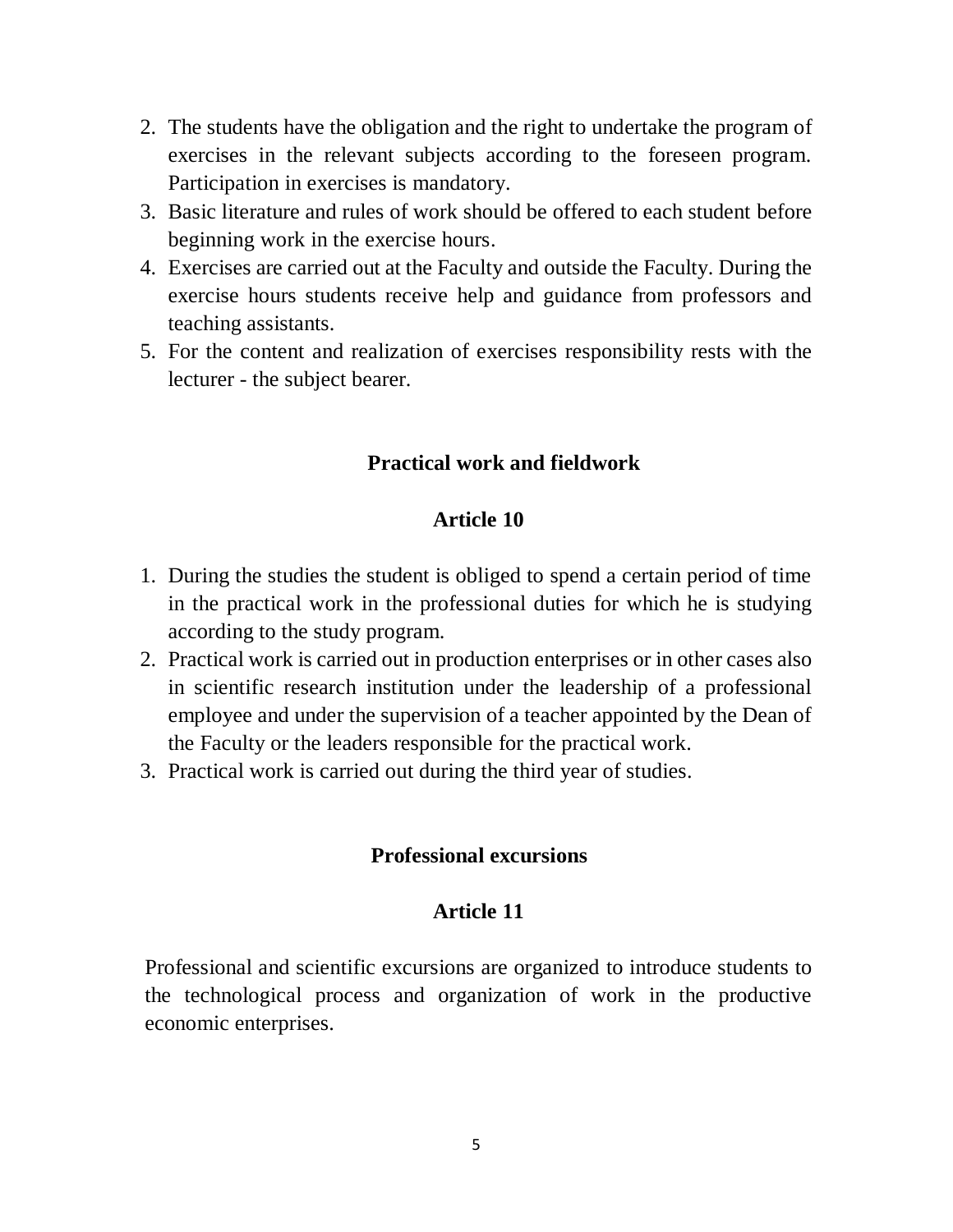# **Consultations**

# **Article 12**

- 1. Consultations are the form of learning that takes place in the direct contact between the teacher and the student.
- 2. Through consultation hours student are provided with the necessary assistance to prepare the colloquium, the workshop, the exam, the paper, thesis etc.
- 3. Consultations shall be conducted according to the schedule. Consultation hours are announced by the teaching staff and placed on the door of the offices as well as on the web page.

# **Scientific work-Research**

# **Article 13**

- 1. Scientific research work is an integral part of the teaching through the student is turned into a professional and obtains a critical approach to professional matters.
- 2. The student can join the work and the scientific tasks in the framework of the scientific projects of the departments and the Institute for Research of the Faculty.

### **Conditions for enrollment in studies**

- 1. The Faculty of Food Technology enrolls students according to the possibilities and proposals of the departments.
- 2. The proposal for registration of new students shall be provided by the study commission department and approved by the Faculty Council. The final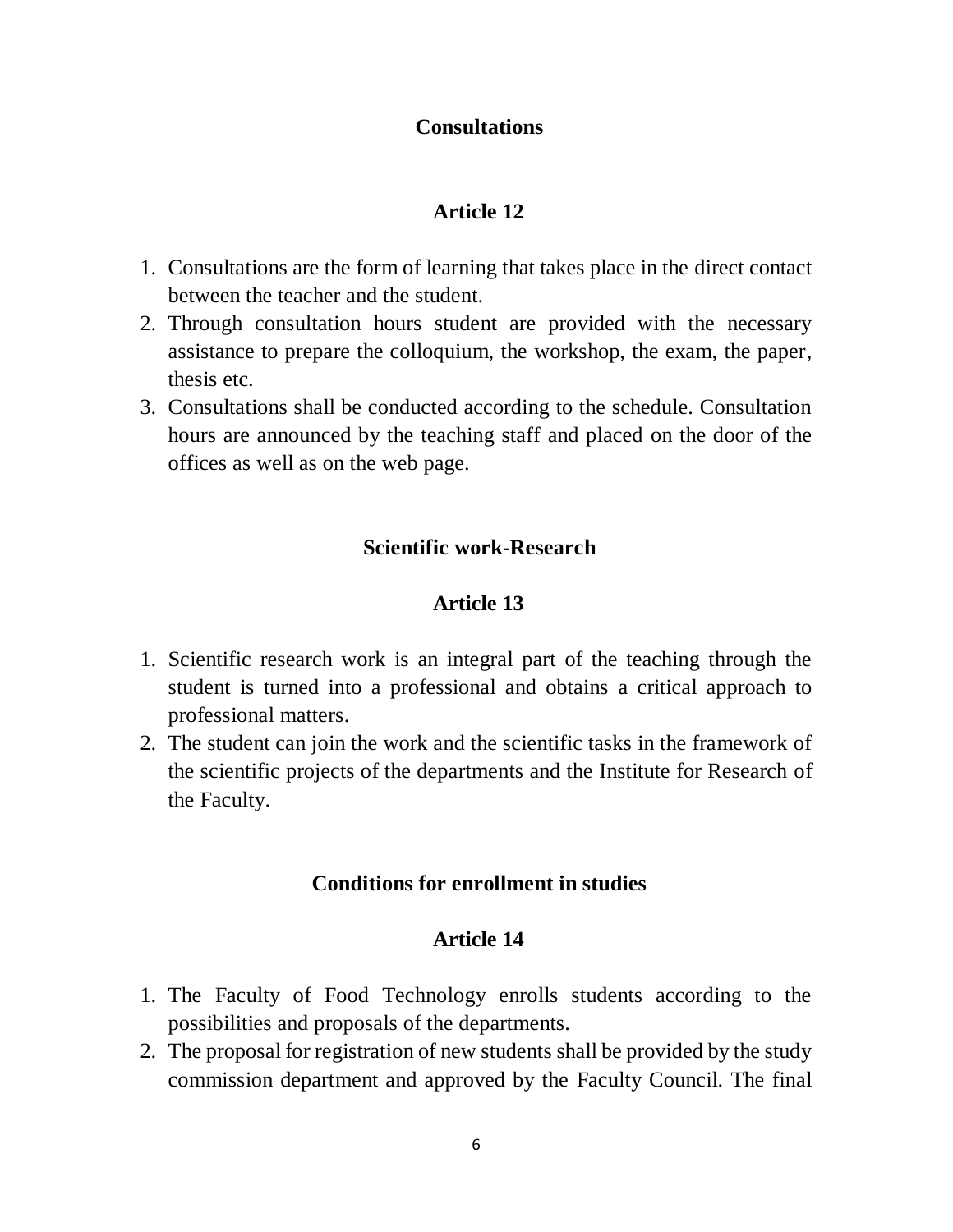decision on the announcement of the public competition is issued by the Senate of the University after consultation with MEST.

#### **Article 15**

There is no age limit for enrollment or qualification in higher education.

### **Article 16**

- 1. In basic studies Bachelor candidates who meet the following conditions can apply:
	- all candidates who have successfully completed secondary school in Kosovo or abroad and have a diploma for the completed education;
	- candidates who have completed secondary education outside of Kosovo in the time of application for enrollment must have validated their school documents. The recognition of the diplomas is done by the Ministry of Education, Science and Technology.

- 1. The selection of candidates is done according to the qualification procedure. The student earns the right to enroll in the Faculty based on the points of the ranking procedure according to the conditions announced in the public call for enrollment.
- 2. Against the ranking list, the dissatisfied candidate has the right to submit a complaint to the respective commission, respectively the Dean of the Faculty, and has the right to see his entrance exam within 24 hours from the day of announcement of the results. The decision on the complaint will be made on the following day.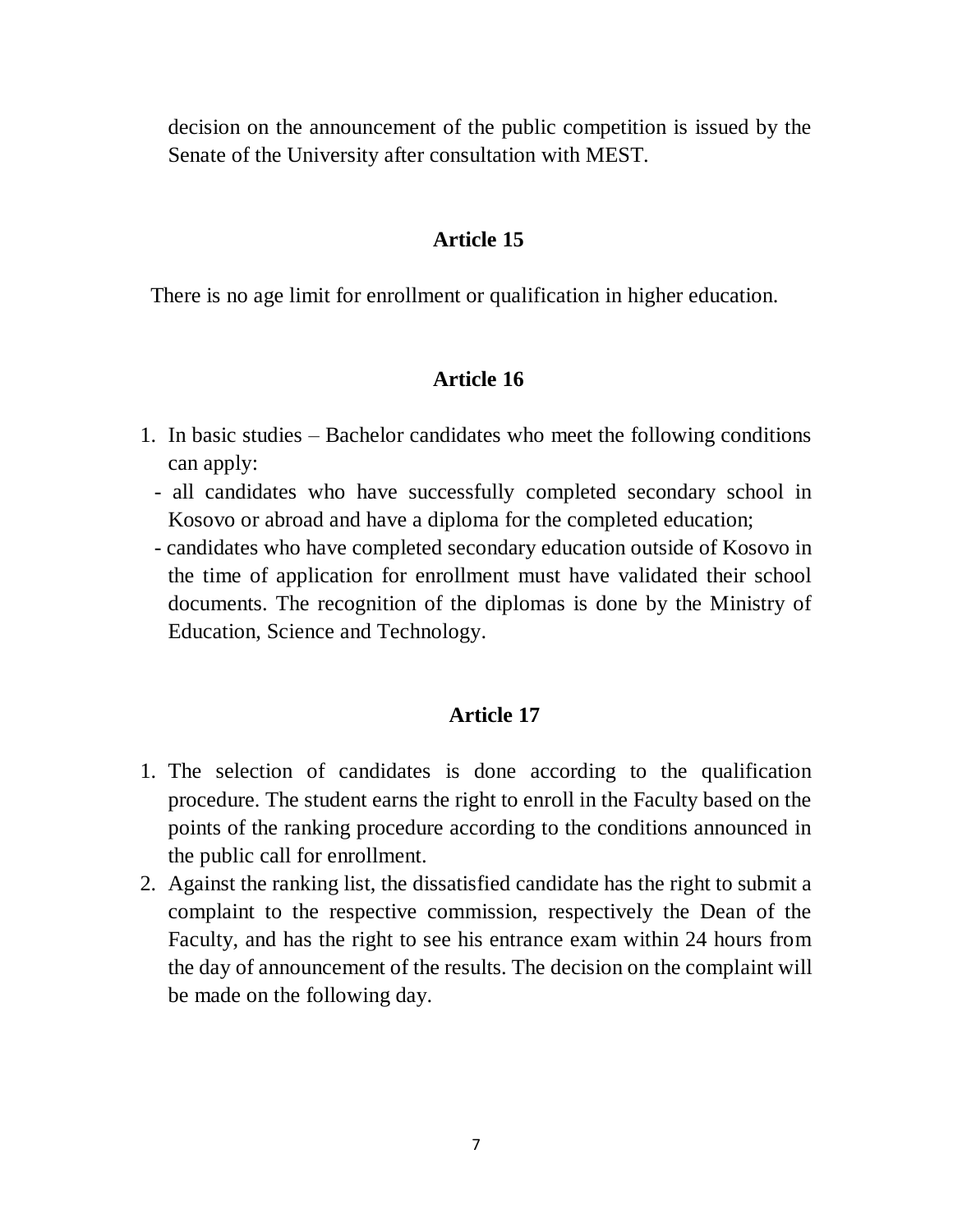The registration of students in the first semester according to the open call is done by the Central Administration of University.

# **Article 19**

- 1. When applying for admission, candidates must provide the following original documents:
	- birth certificate;
	- certificates of all secondary school grades;
	- secondary school diploma;
	- decision on recognition of diplomas obtained overseas;
	- copy of the ID Card
- 2. Candidates admitted when registering shall submit: -the completed registration form, obtained when beginning the registration process;

- two photos (4.5x6 cm format), which should be in accordance with the rules for personal documents;

- 3. The documents submitted by the student when registering are kept in the Student Services Office. The Student Services Office enrolls new students in SEMS program and in the official registry. The Student Services Office forms the student's file.
- 4. The selection procedure for candidates is regulated by an open call of the University of Mitrovica.

# **4. Change of the study program**

# **Article 20**

1. The student may change the study program: by completing a study program and starting the course in another study program of the Faculty of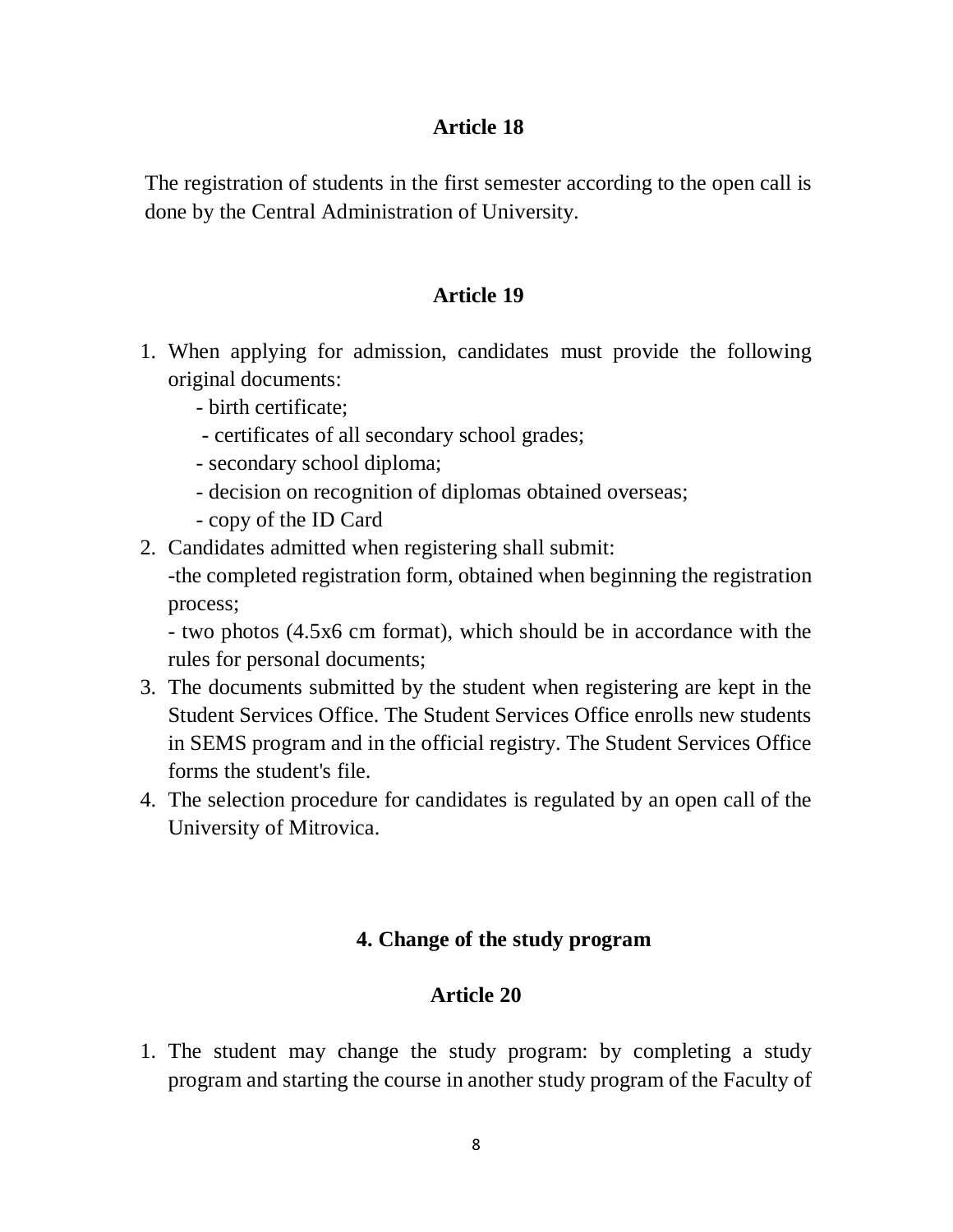Food Technology, or transferring from any faculty of the University of Mitrovica to the Faculty of Food Technology.

- 2. During the change of the study program, the student is legally permitted to begin the new study program if at least 50% of the exams are completed within the old program of studies and are accepted in the new study program (can be transferred).
- 3. The student is allowed to enroll in the new study program at least in the second of studies and at best in the year of studies following the previous study program.
- 4. The study program may not be changed if the student has to register again in the first year of studies.

- 1. The request to change the program of studies shall be reviewed by the Studies Commission. Evidence and proof for completing the requirements in paragraph 3 in article 21, need to be enclosed with the rests.
- 2. The application for change of the study program may be made at the same time as the application period for enrollment in the faculty and the latest by 30 September of the calendar year.
- 3. The Studies Commission on the proposal of the professional committee of the department proposes to the faculty council the acceptance of student grades (previous grades), and individual obligations for the change of the study program in accordance with certain rules of the study program.
- 4. The decision on the change of the study program is made by the faculty council.
- 5. The student, who has been denied the request to change the study program can appeal to the faculty council within eight business days after the submission or publication of the decision.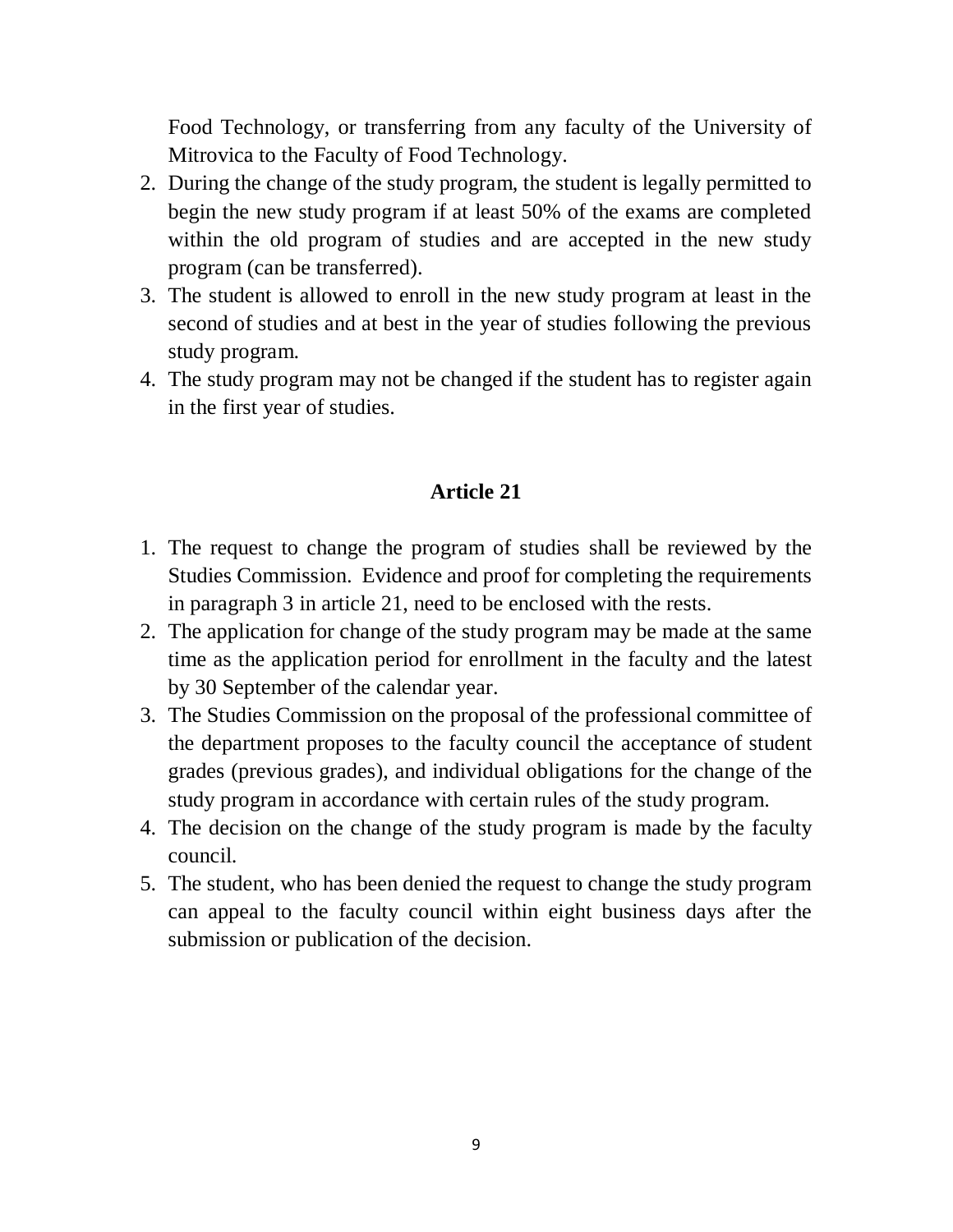When changing the program of studies or transferring from a faculty of another university in the Faculty of Food Technology, the same rules shall apply as during the change of the study program within the Faculty of Food Technology or the University of Mitrovica.

### **5. Duration of studies**

### **Article 23**

- 1. Basic Bachelor studies last 3 or 4 years and require 180 until 240 ECTS credit points.
- 2. The University organizes studies in accordance with the existing 12-month academic year. The academic year begins on October 1 and September 30.
- 3. Active study period (lectures, exercises, seminars, colloquia) are divided into two semesters. The Winter semester starts on October 1 and ends on January 15, the Summer semester starts on February 16 and ends on May 31.
- 4. Teaching in bachelor studies lasts 15 weeks during a semester.

### **Article 24**

The student must complete basic studies within a period of twice the expected duration of the studies he is enrolled in, an addition of two years can be approved on the basis of student's request.

#### **6. Student status**

### **Article 25**

1. The person enrolled in the Faculty of Food Technology has the status of the student.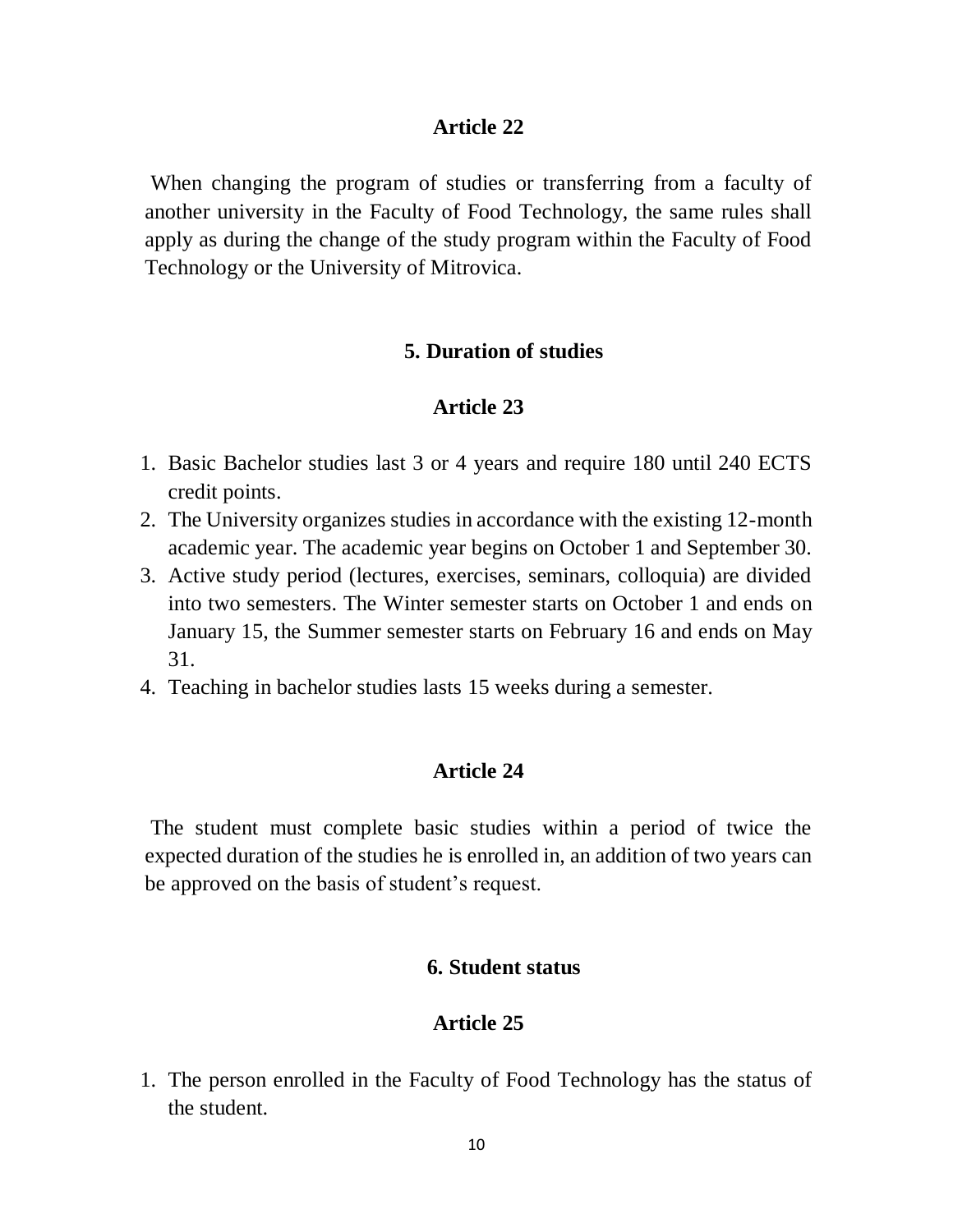- 2. The status of the student is evidenced by the student card.
- 3. The content and form of the Student Identity Document is defined by the University with a special act.

- 1. Student loses the student status:
	- When deciding to leave studies;
	- When he finished his studies;
	- When failing to enroll in the academic year;
	- When he / she has not completed the studies in the double of the length of the studies;
	- When the student reaches the maximum number of re-registrations of the academic year without successful completion of the studies;
	- In the case of the exclusion, based on the decision issued after the disciplinary procedure
- 2. The student may make an official request once to increase the duration of studies for one or two years. The decision is made by the academic unit council. If the decision is positive the student will obtain the status of the regular student again.

- 1. The student may request temporary suspension from the status of the regular student, for a period of no longer than 2 years, in cases such as:
	- serious illness;
	- care for children under the age of three;
	- in the case of pregnancy;
	- other cases noted in the legal provisions and normative acts of the University of Mitrovica.
- 2. The decision to allow temporary suspension of the student status is issued by the dean of the faculty.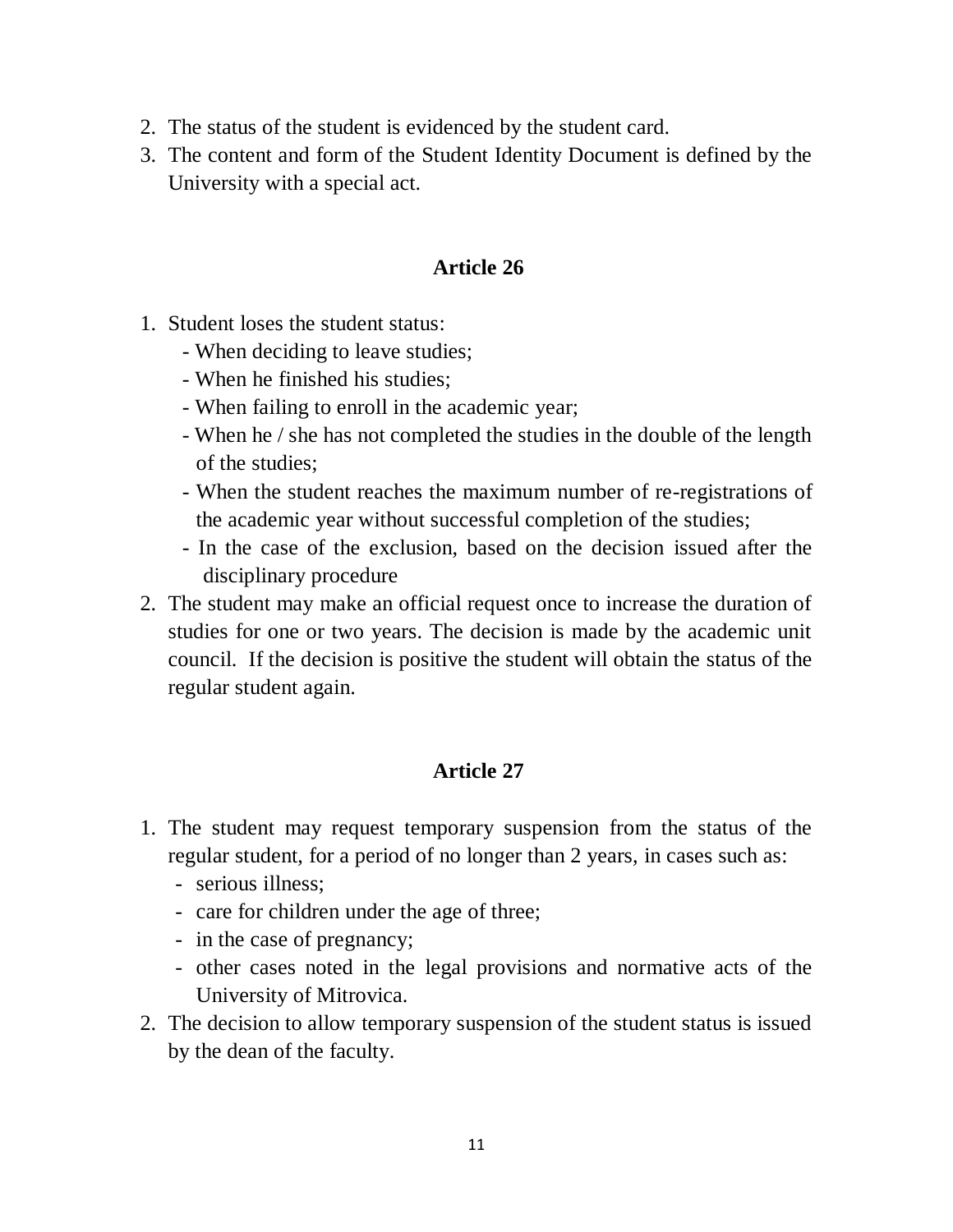- 1. The student may re-enroll as a regular student without any obstacles after the period of temporary suspension.
- 2. After no more than 2 years of interruption, the student may re-register as a regular student and may continue with the same study program that was valid at the time of the first registration even if at the same time the program of study has not changed.
- 3. If the student registers again after the temporary suspension of studies but not more than 2 years and if the study program is changed, a commission appointed by the Dean of the Faculty decides on the differential exams or other additional obligations mandatory for the continuation studies.

# **7. Rights and Obligations of Students**

- 1. Students have the following rights:
	- To participate in lectures, seminars, theoretical exercises, practical work and field work, vocational and teaching excursions, discussions, professional consultations and other forms of learning based on the curriculum;
	- To use the faculty equipment according to the respective rules, in order to complete the curriculum and the work programmed in their scientific activity, reading corners and other environments dedicated to sports and cultural activities;
- To use libraries and other services for students;
- To participate in the elections for student representatives at the bodies of the University, to participate regularly in the meetings of the committees where they are appointed as members and to perform tasks with dedication and sincerity. In the case of conflicts of interest relating to the content, the delegated members of the students do not participate in the governing bodies of the University and the Faculty;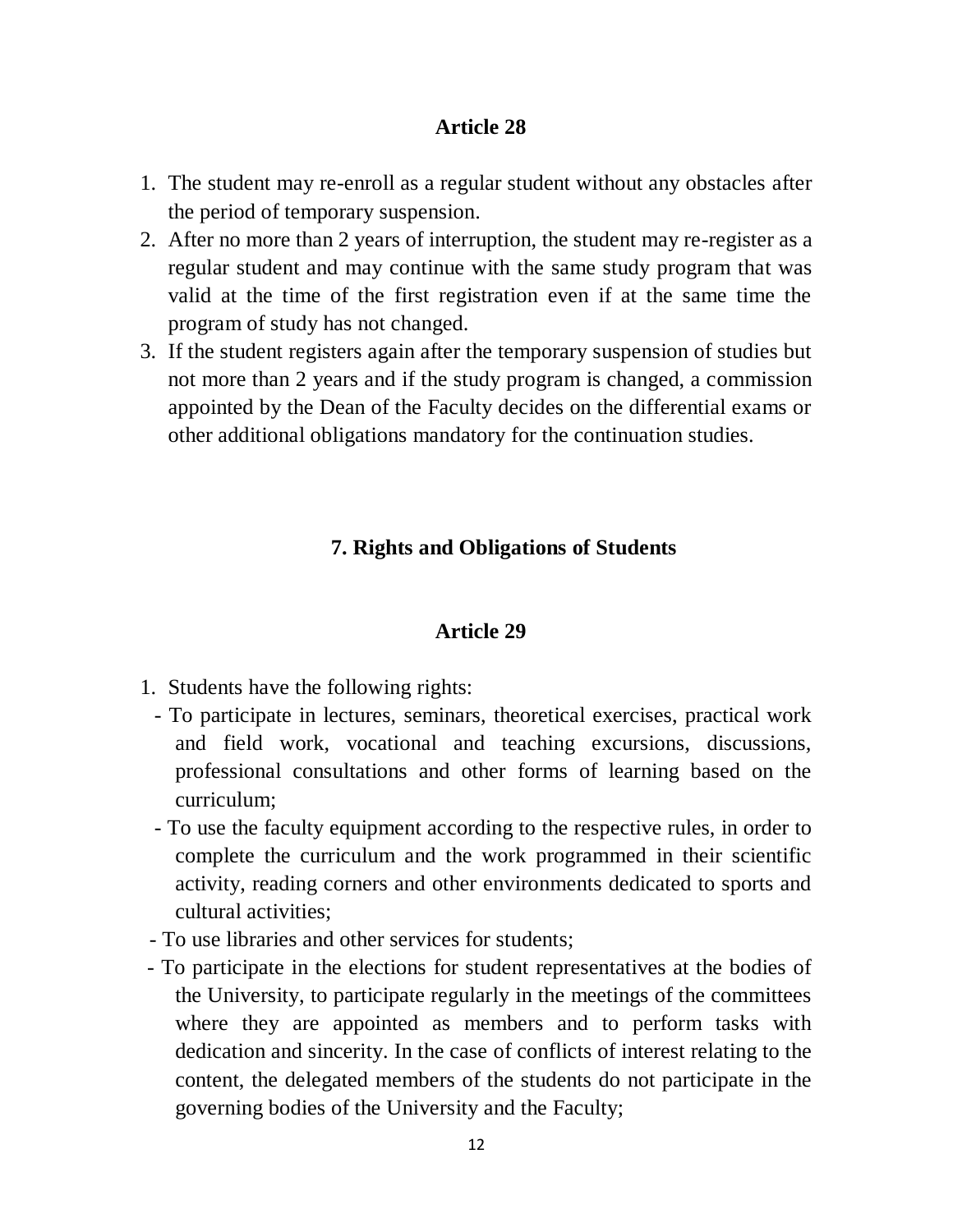- To present new ideas and debatable opinions without risk to the student's place or privileges that can be enjoyed by the University
- To complain about the quality of the teaching process or the infrastructure of the University;
- To challenge a decision or action of the University to Ministry and the competent court;
- To benefit from the study scholarships and the rewards that the University administers when fulfilling the conditions set by the University Body
- 2. Students have these obligations
- To know in detail the rules established by the University and the faculties to be aware of their implementation, otherwise the Faculty is responsible for the consequences that may arise from their lack of knowledge;
- Respect the regulations issued by the University and Faculty
- Respect the rights of staff and other students;
- Pay due attention to their studies and take up academic activities;
- Continue lectures and other forms of instruction in accordance with specific study rules;
- Respect the Code of Ethics;
- To pay the fees and tariffs set.

- 1. The Faculty Council shall exempt students from the Faculty and the University temporarily or permanently if student violates the prescribed rules.
- 2. The disciplinary responsibility of students is determines by the Regulation on Disciplinary Procedure of the University of Mitrovica.

- 1. Students have the right to appeal against the decision taken by the faculty and the University related to their rights, obligations and responsibilities.
- 2. Such complaints shall be submitted to the commission of studies of the Faculty within 15 business days after the announcement of the decision.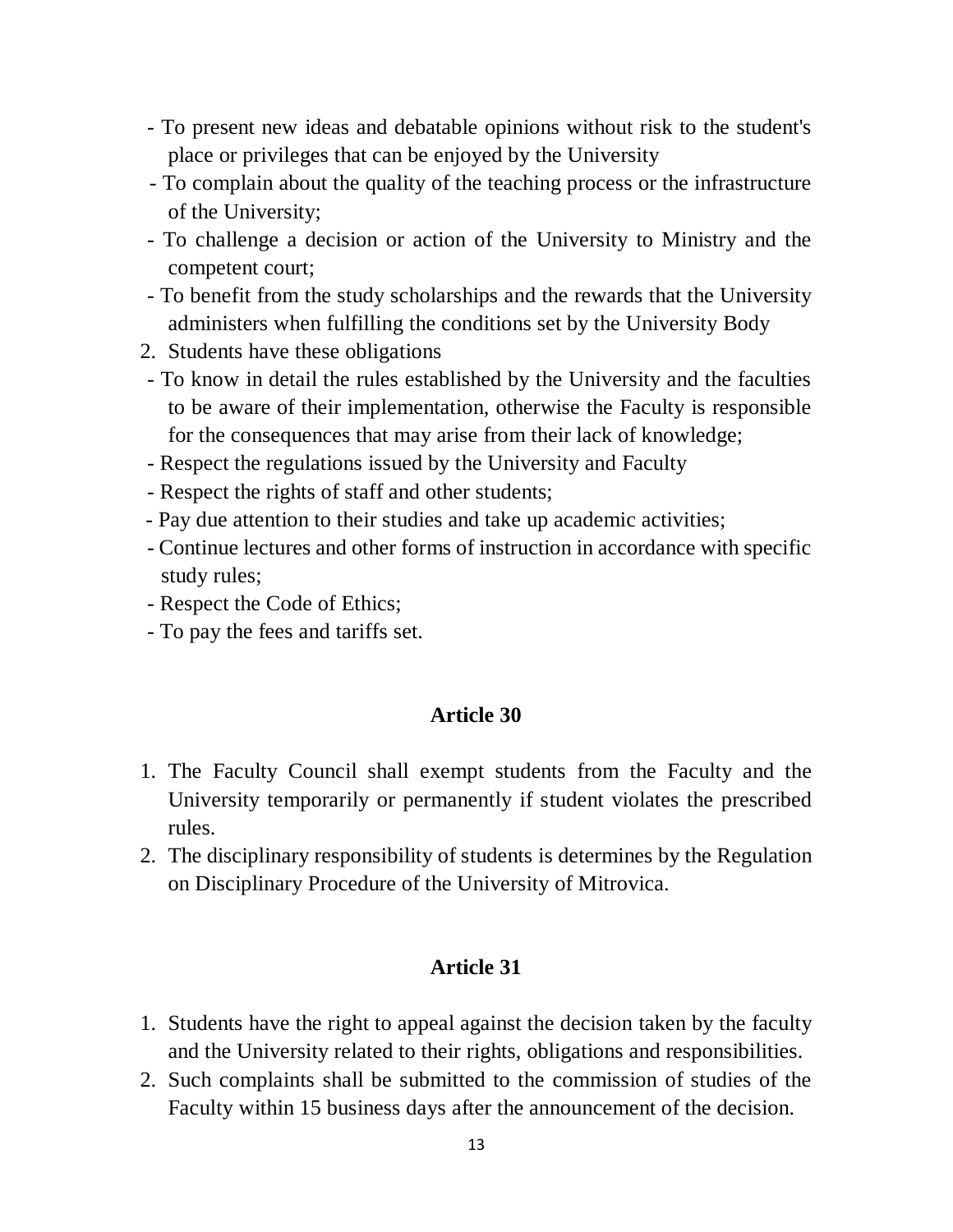- 3. The study commission is obliged to submit the report for the decision taken to the Faculty Council within 30 working days after the receipt of the complaint.
- 3. The appeal to the decision taken by the first instance is decided by the Senate.

# **8. Terms of registration of the academic year**

### **Article 32**

- 1. The successful completion of the year in accordance with the study program is a precondition for enrollment in the next year.
- 2. Exceptionally, the enrollment requirement for the next academic year may reached with a minus of 2 exams from the previous year.
- 3. The student who could not successfully complete the year must again enroll in the same year of studies.
- 4. The maximum number of newly registered study years is equal to the regular number of study years of the relevant study program.

### **Article 33**

The Senate of the University, by a special decision, determines the preconditions for the registration of the following academic year for students, this decision is made every academic year.

### **9. Examination term, registering and passing exams**

### **Article 34**

1. Students are obligated and have the right to enter exams. Exams are taken in all subjects after the completion of the course schedule.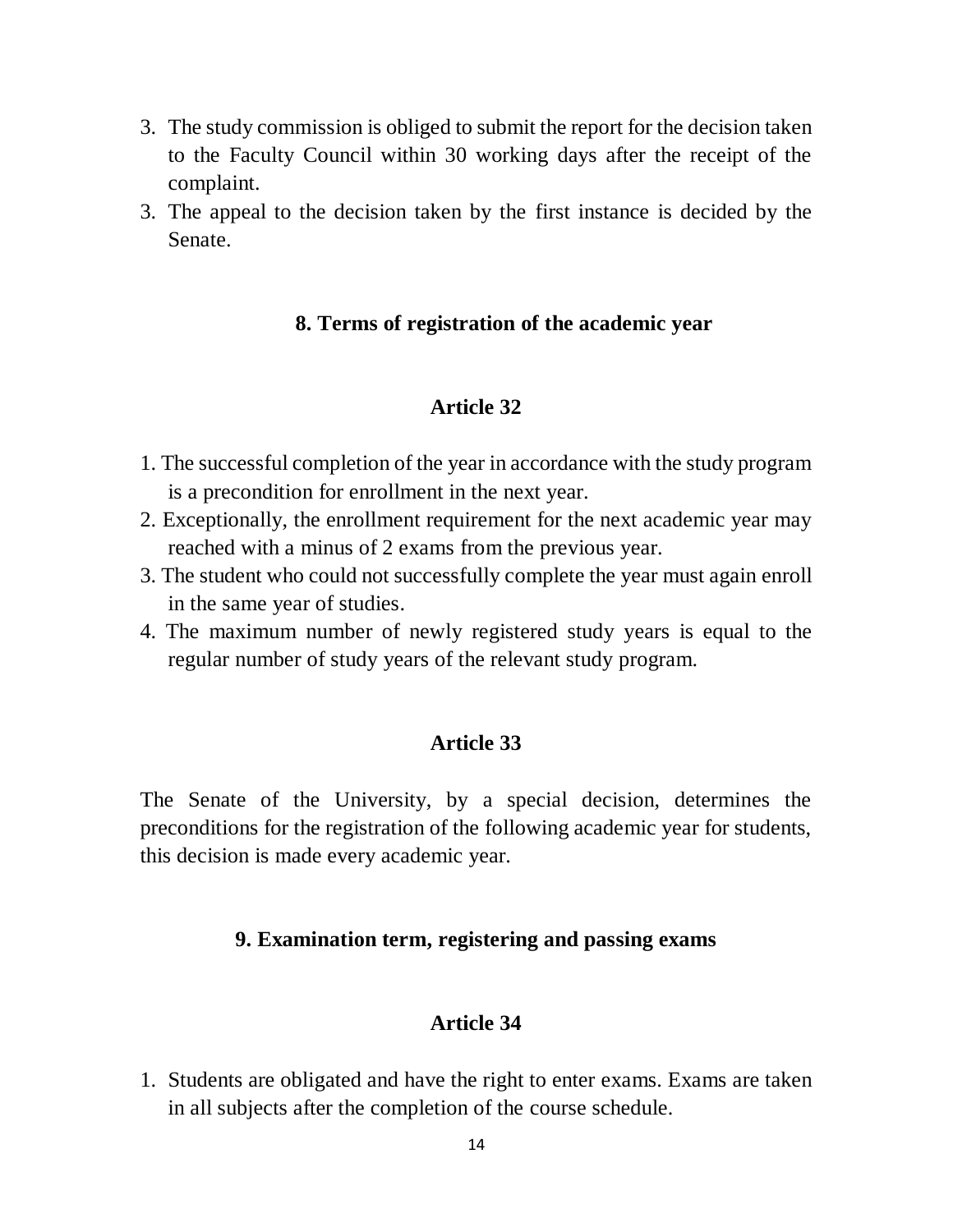The student earns the right to enter the examination in a specific subject once all the requirements for the given subject are completed, requirements foreseen in the study plan.

- 2. The exam can be an oral or a written exam, or it can consist of a written and oral part. In cases when the exam consists of a written and oral test, the student can only enter the oral exam when he has received a positive grade in the written test. Combined exams, written and oral, are completed within seven days.
- 3. To determine the academic success of a student the following methods can be applied: a colloquium, a seminar work, a test and a practical test during the lab hours. The method of evaluating knowledge and passing of the exam is determined by the course program.

### **Article 35**

- 1. Exams for bachelor studies are held during the examination period.
- 2. The regular examination deadlines include: winter (January), spring and autumn (September). The exact period for the term is defined in the general study schedule, which is accepted by the Senate and made public. Details on the commencement and ending date of each exam term are determined by the academic units' councils.
- 3. Schedule of exams, including daily schedules, are announced at the beginning of the academic year.
- 4. Exam schedules will be set in such a way that the student does not have more than one exam scheduled per day.
- 5. Exam schedule after being announced is compulsory for the student as well as the examiner.

### **Article 36**

1. Examination enrollment period shall commence not earlier than 6 weeks before and not later than 8 days before the beginning of the examination term.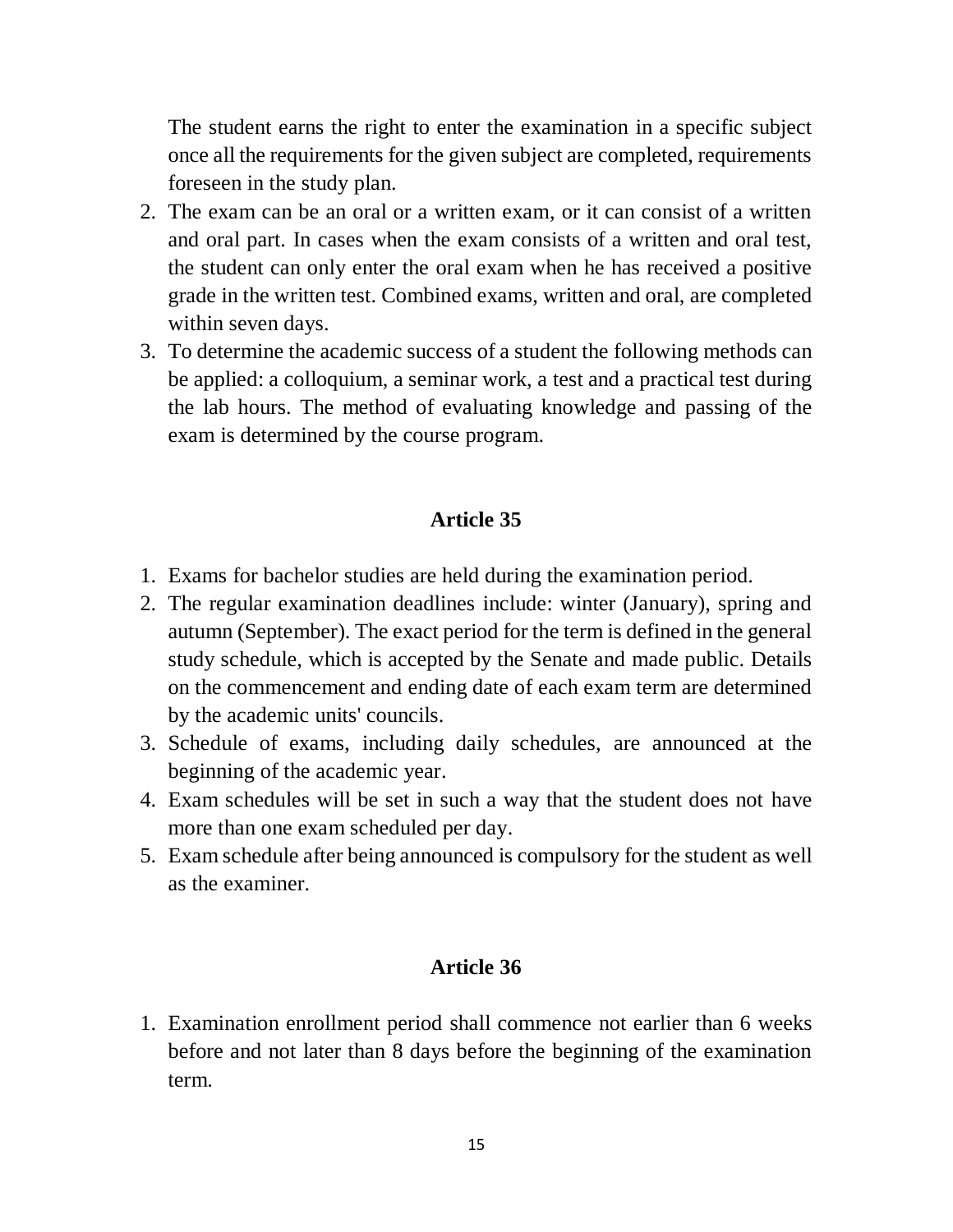2. Exam schedule must be announced not later than three days before the exam date.

### **Article 37**

- 1. In all cases when the student is absent or withdraws from the examination he / she is considered to have failed (he / she is given a 5).
- 2. Upon his or her request, the student may be permitted by the dean of the academic unit to enter the exam earlier if he is participating in an international study program or is doing an internship abroad during the examination period.

# **Article 38**

- 1. To describe the level of success in the exams, the Faculty shall apply these grades
	- 10 and 9 (excellent)
	- 8 (very good)
	- 7 (good)
	- 6 (sufficient)
	- 5 (insufficient)
- 2. The candidate passes the exam successfully with grades 6 10.
- 3. The Senate shall issue a regulation for the determination of the relevant grading criteria.

- 1. A student who is not satisfied with outcome of the assessment may file a written complaint to the Dean of the Faculty. The complaint must be filed within two working days after the result has been announced.
	- A complaint may be made for the following reasons:
	- a. For a written examination a complaint is filed against the grade in the exam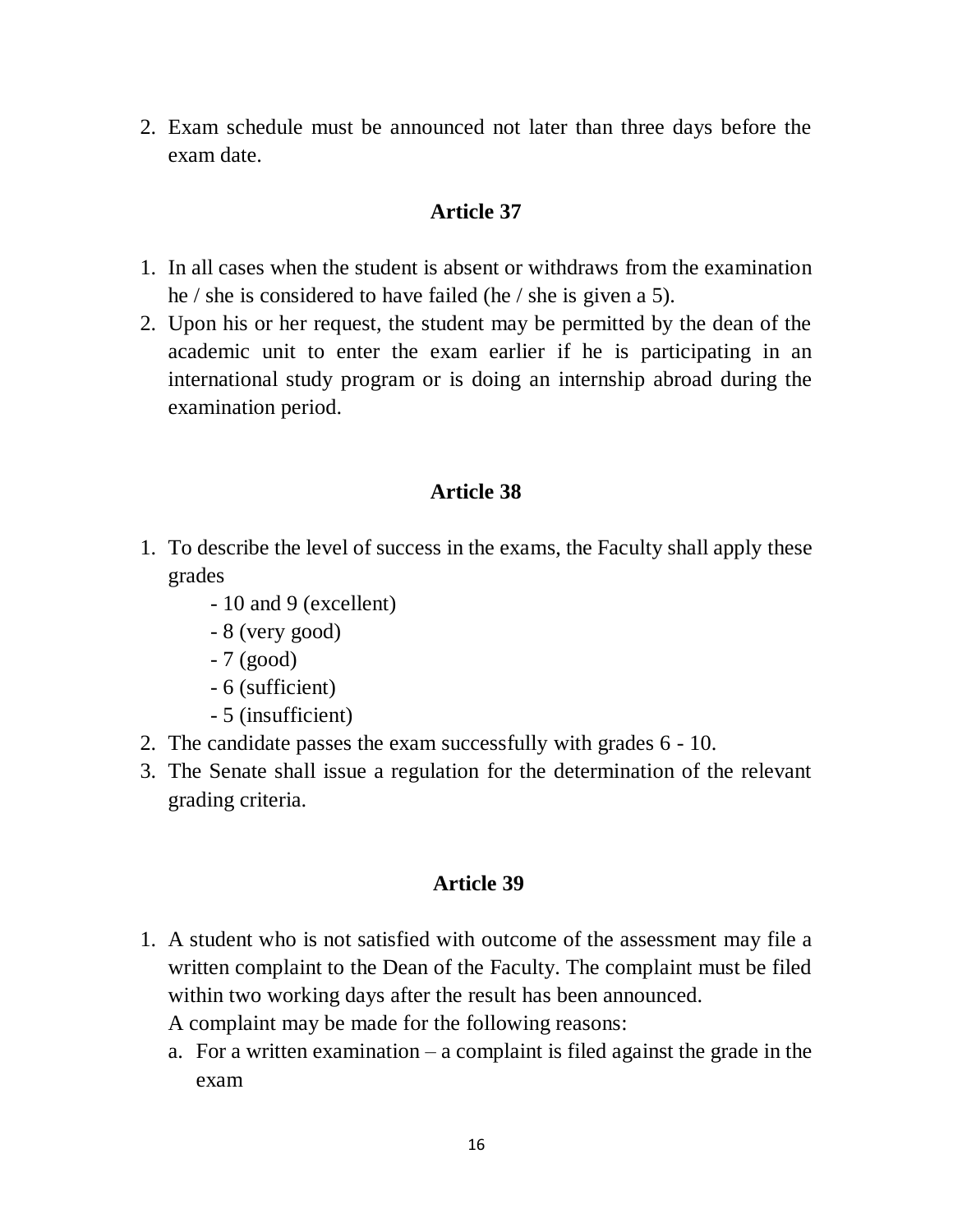- b. For an oral examination- a complaint is filed against the grade obtained in the oral exam;
- 2. For the combined written and oral exam:
	- a. A complaint is filed against the grade received in the written exam prior to entering the oral exam;
	- b. A complaint is filed against the grade received in the oral exam, which implies that the grade received in the written examination has been accepted.
- 3. Upon timely receipt of the complaint, the Dean within one working day, appoints a three-member examination commission, but without the examiner against the grade of whom a complaint has been filed.
- 4. If the examination is to take place again in writing or orally, the Commission will hold the exam on the following working day after the commission has been appointed.
- 5. In the case of a written complaint against the grade, the written exam shall be reviewed by the Commission on the following working day after the Commission has been appointed.
- 6. No appeal may be filed against the Commission's assessment.
- 7. According to the rules, the student has the right to enter for a maximum of three times in the exam.
- 8. After having complained with a strong underlying justification, the student may be given permission by the Dean of the Faculty to enter an exam for the fourth time. The exam will be held in front of a three-member commission appointed by the Dean of the Faculty.
- 9. If the same study year is registered again, the number of times an exam has been failed is not taken into account.
- 10.In case a student fails for the fourth time in an exam when attending the same academic year for a second time (repeating the same year) the student will lose the regular student status for the specific study program.

### **10. Bachelor Thesis**

#### **Article 40**

1. Upon completion of the last regular semester of the bachelor and master studies, the student will be assigned a period of 12 months to complete the exams (graduation period).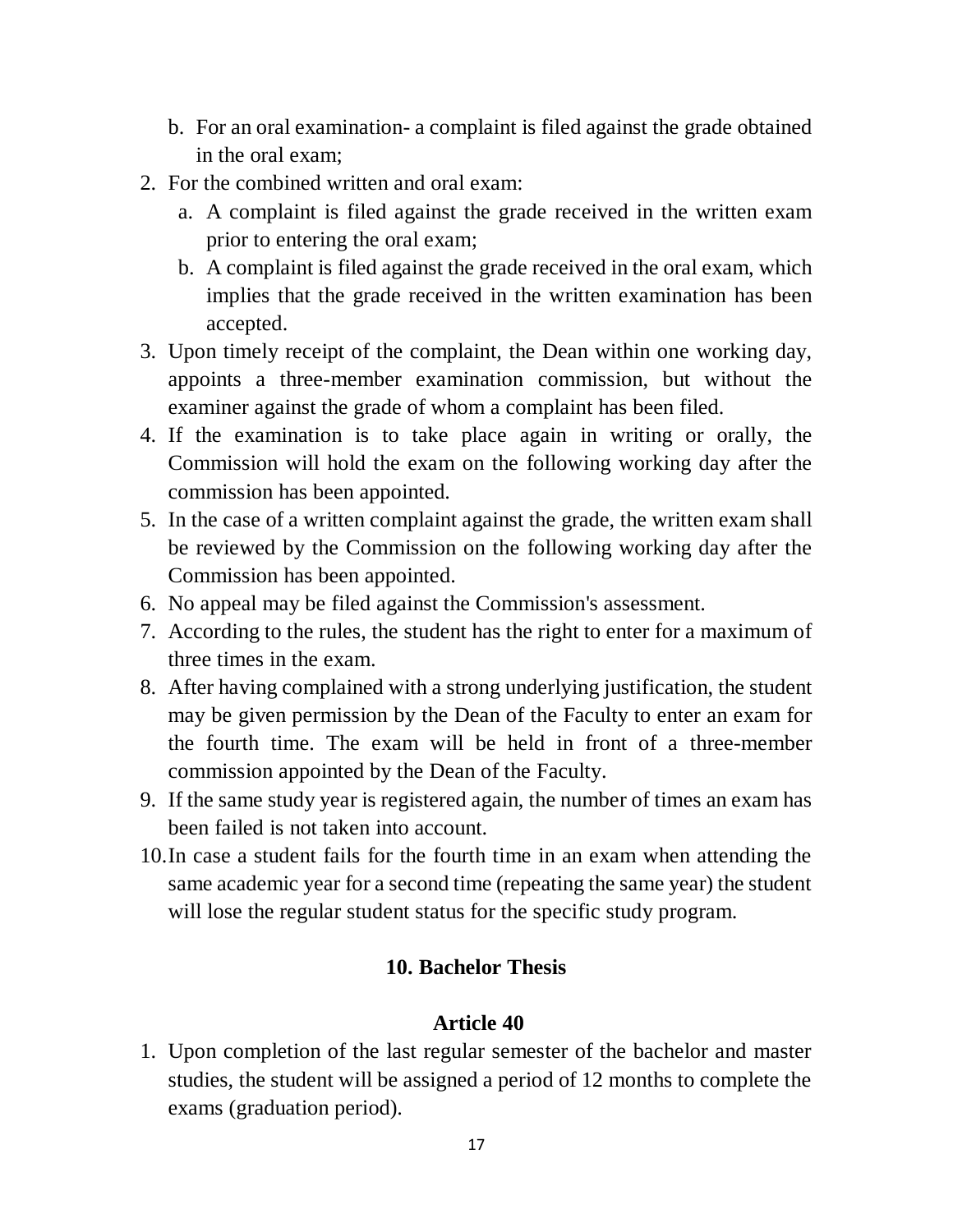2. The student may apply for an extension to the office of the dean of the academic unit to extend the graduation period for another 12 months.

#### **Article 41**

The Program of Basic Studies at the Faculty of Food Technology is completed with the Bachelor Thesis.

#### **Article 42**

The bachelor thesis is individually elaborated by the student confirming in this case the theoretical skills achieved during the studies can be successfully applied to solve complex research problems in the scientific field for which the student has decided.

#### **Article 43**

- 1. The Bachelor thesis can be elaborated jointly by two or three students (a research group) and the contribution of each candidate should be clearly specified.
- 2. The application for elaboration of the master's thesis by two or three students is determined by the Faculty Council.

- 1. The graduation thesis represents the independent professional work of a particular theoretical, methodological, theoretical - methodological or professional problem or task.
- 2. With the bachelor thesis, the student must demonstrate that based of his / her knowledge, that he / she has obtained during studies and the use of literature, he/she has acquired knowledge on the given topic, has employed appropriate methods, understand and correctly cites professional literature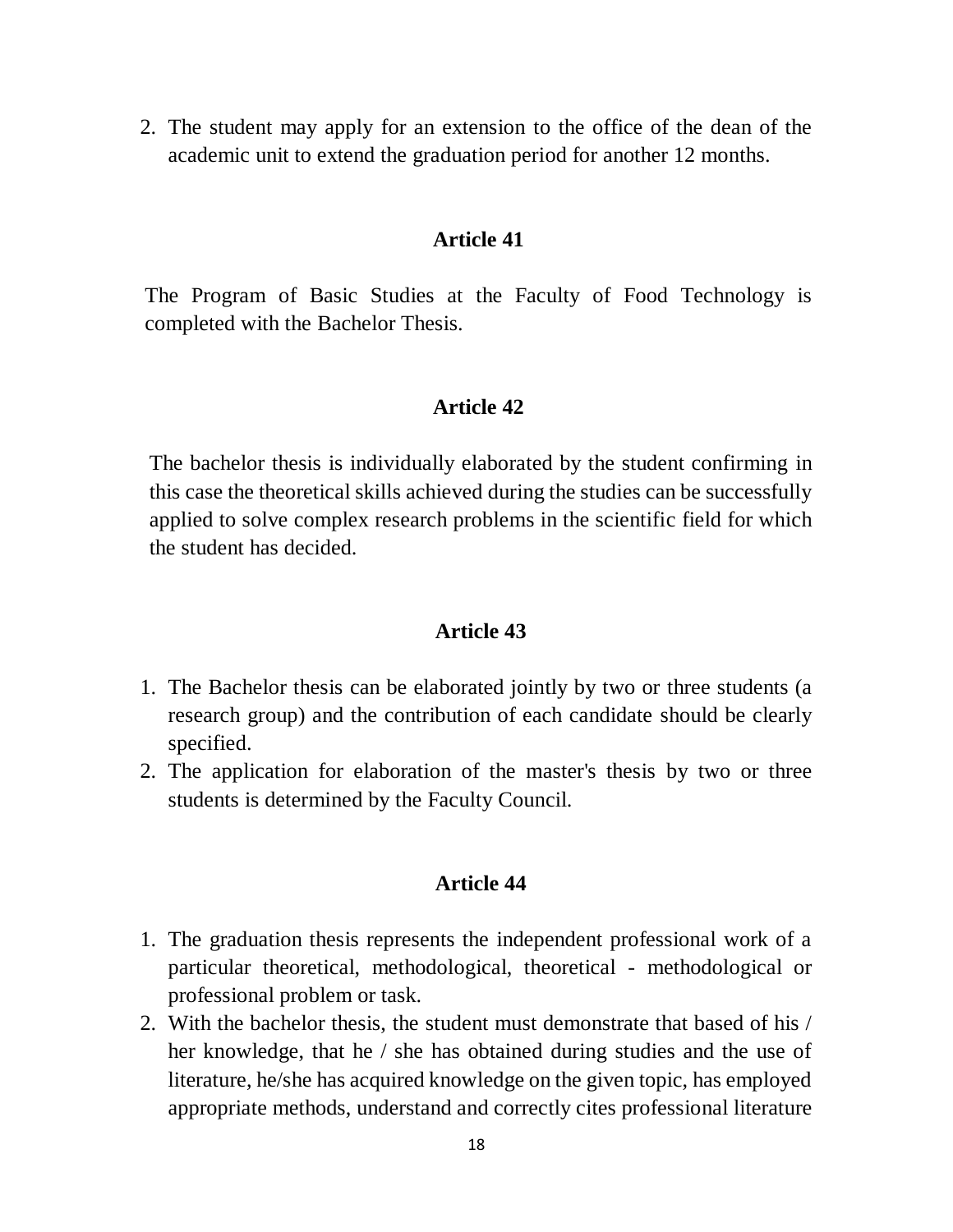and knows professional terminology. The diploma thesis should include the ability of independent student thinking, respectively the ability to give conclusions and suggestions for solving a particular problem.

#### **Article 45**

- 1. At the proposal of the departments and the commission for studies of the Faculty, the Faculty Council approves the register of the topics that the students can take. The Bachelor Thesis topics are initially proposed by the teaching staff of the Faculty.
- 2. The Faculty Council shall, by a decision, decide on the number of thesis that a member of the teaching staff may mentor during an academic year.
- 3. The Register of Diploma Theses, approved by the Faculty Council, is announced at the beginning of the academic year.

### **Article 46**

Students, in accordance with the needs of enterprises and in agreement with the mentor, may propose topics which are not in the published register of topics.

- 1. The student may register for the Bachelor Thesis with one exams unpassed at the time of application for the thesis.
- 2. The registers the Bachelor Thesis through a special form which in addition to student information has the following information: the title of the thesis, the subject to which the thesis belongs, the name of the mentor and the registration date of the Bachelor Thesis. The second part of the form includes the following information: the date permitting the work on the Bachelor thesis to begin, the submission date, the evaluation and defense committee. All data is verified by the department head and Dean of the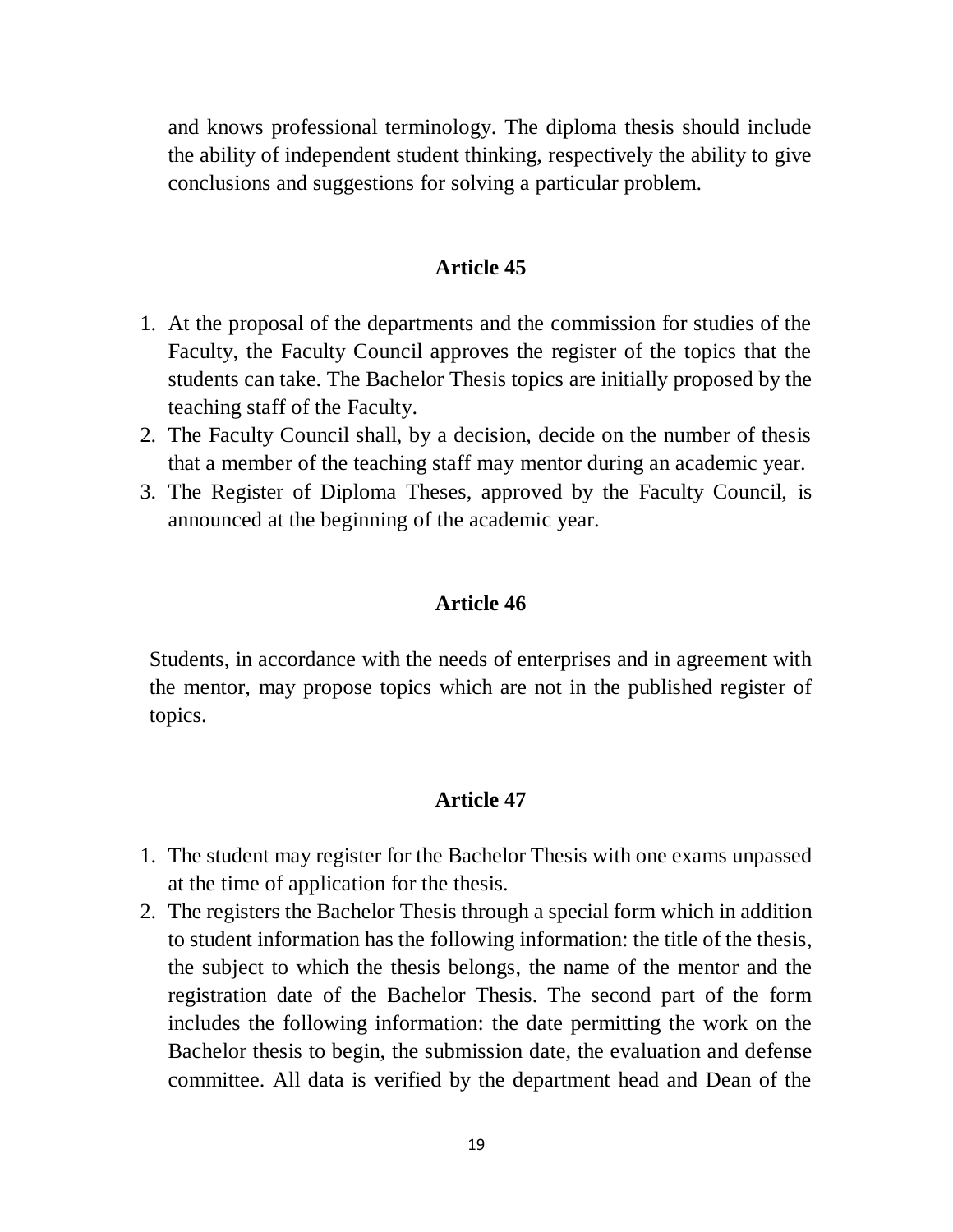Faculty. At the very end of the form, is the declaration of the administrative staff that the student has gained the right to the degree thesis.

- 3. The form from registering the bachelor Thesis can be obtained at the Student Services Office. The topic chosen by the student should be signed by the mentor. The mentor can nominate two members in the committee for the assessment and defense of the thesis.
- 4. The application form, which the mentor has signed, the student submits to the Student Services Office to register the diploma thesis.
- 5. The student has the right to change the topic once. In this case the student must inform the mentor and the Student Services Office and in the application form it must be noted that the student has abandoned the topic initially presented.
- 6. The thesis registration form is sent to the department for review. Based on the proposal of the department and the Studies Commission, the Faculty Council approves the diploma thesis, assigns a mentor and establishes a committee for evaluation and defense. The mentor cannot be elected chair of the commission.
- 7. In cases when the student chooses the topic of the diploma thesis from the Register of Diploma Theses approved by the Faculty Council, the Bachelor thesis topic is approved by the Studies Commission based on the proposal of the respective department. In this case, the commission of studies forms the commission for evaluation and defense.
- 8. The approved diploma thesis cannot be defended before 30 days have passed from the approval date.
- 9. The student is obliged to submit the thesis topic in 5 copies at the Student Services Office at least 7 days before the day of defense.
- 10.The approved thesis must be defended within 6 months after this deadline the thesis is canceled and the student must select a new thesis topic.

- 1. The student submits the completed Bachelor Thesis at the Student Services Office within the deadline specified in article 48.
- 2. The Student Services Office registers the thesis topic in the protocol and the three copies of the thesis along with the thesis registration form are sent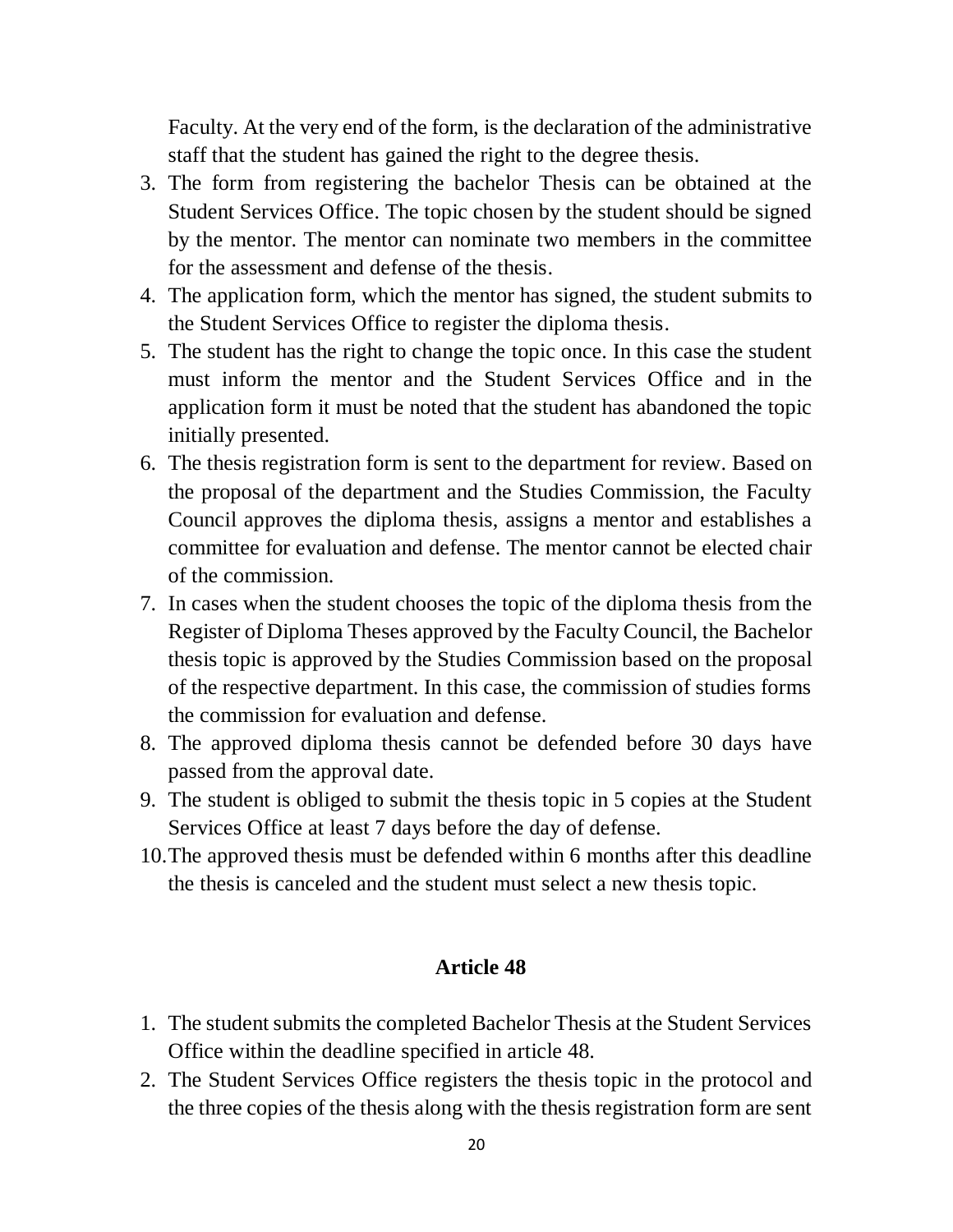to the evaluation and defense commission after noting that the student has passed all the exams based on the study program curricula and has fulfilled other obligations mandatory for defending the Bachelor thesis.

#### **Article 49**

After accepting the diploma thesis, the commission evaluates the diploma and if the evaluation is positive, the date for the defense is specified.

- 1. The defense of the Bachelor thesis is public and is held in the premises of the Faculty
- 2. The procedure of defense is led by the chairman of the commission, while the candidate with a maximum duration of 15 minutes presents the results of the thesis describing the methods applied and the conclusions. The candidate during the presentation shows that has done an independent work and knows the literature used.
- 3. Upon completion of the oral presentation of the candidate, the commission ask questions about the topic. In general, each member of the committee can ask a maximum of 4 questions.
- 4. Upon answering the questions, the Chairperson of the Commission may provide the candidate with a short break in order to prepare for answering the questions.
- 5. Once the candidate answers the questions asked, the members of the committee convene to reach a decision on the Bachelor Thesis defense.
- 6. The grades for the evaluation of the diploma thesis defense are the same as exam grades. The evaluation of the Bachelor Thesis and the oral defense by the candidate is made with the majority of the votes of the commission.
- 7. The final grade of the bachelor thesis and the signature of the members of the committee are written in the diploma registration form.
- 8. Based on the defense minutes are written. The minutes are signed by all members of the commission.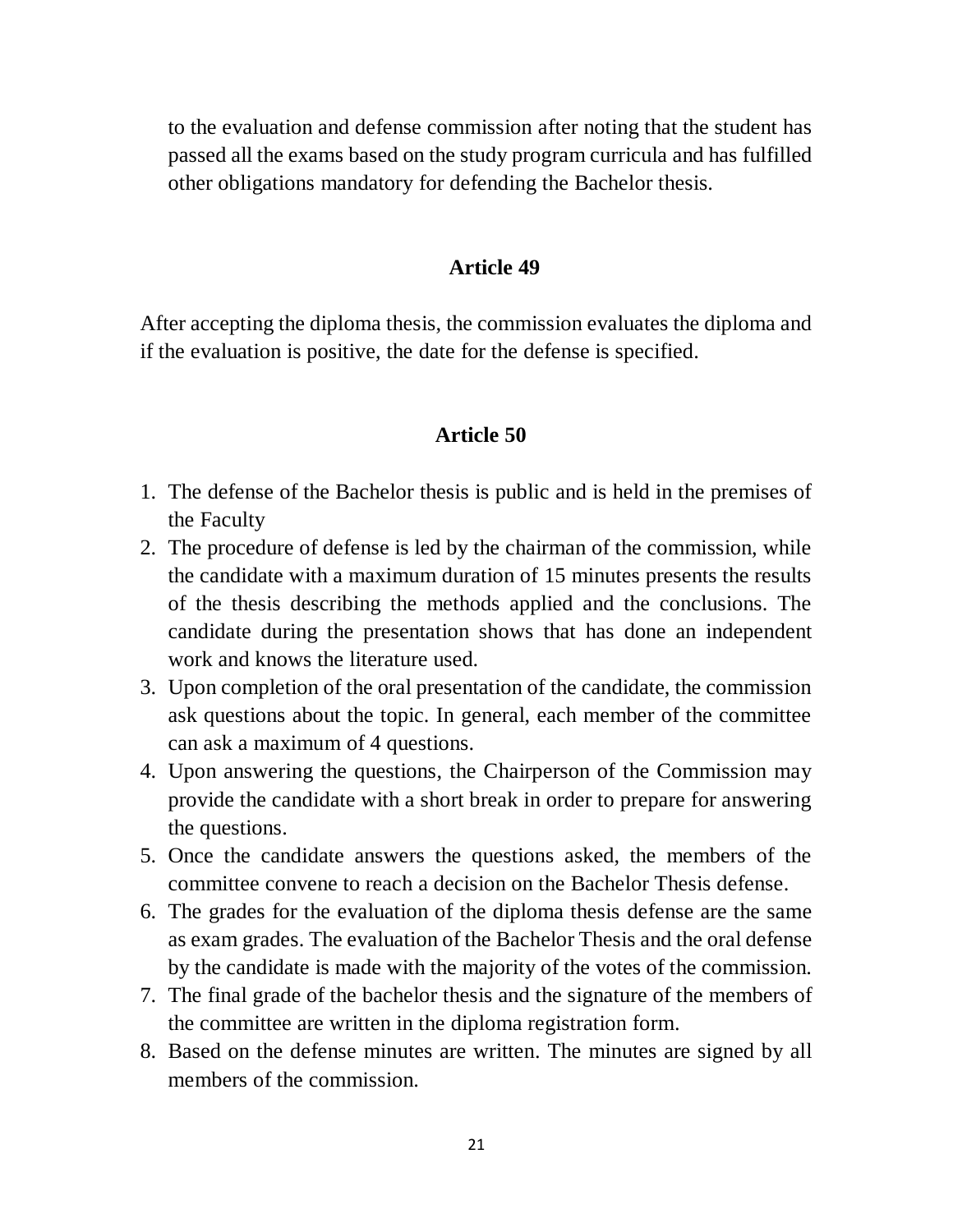9. Minutes and the diploma thesis registration form the Chairperson of the Commission submits to the Student Services Office.

#### **Article 51**

- 1. If the Bachelor Thesis or the defense of the thesis topic receives an insufficient grade by the commission, the student must improve the thesis and eliminate the flaws according to the instructions of the chairman and the members of the commission within thirty days from the announcement of the grade. The diploma thesis defense procedure is repeated.
- 2. If the topic of the diploma, improved, is evaluated with a positive note, the defense procedure shall be organized based on the procedure specified in Article 50.
- 3. The student the thesis of whom has been evaluated with an insufficient grade can change the topic of the diploma as well as the mentor.

#### **Article 52**

- 1. The student who passes all the examinations foreseen by the curriculum and completes all other obligations prescribed by normative acts of the University and successfully defends the Bachelor Thesis earns academic the academic title Bachelor of Science in the respective field.
- 2. The diploma issued upon the completion of Bachelor studies is signed by the Dean of the Faculty and the Rector of the University.
- 3. The content and form of the diploma is determined by the Ministry of Education, Science and Technology.

- 1. The student's diploma is delivered solemnly. The promotion of graduates is done according to the rules that the University of Mitrovica determines in cooperation with the Dean of the Faculty.
- 2. The Faculty keeps the evidence graduates.